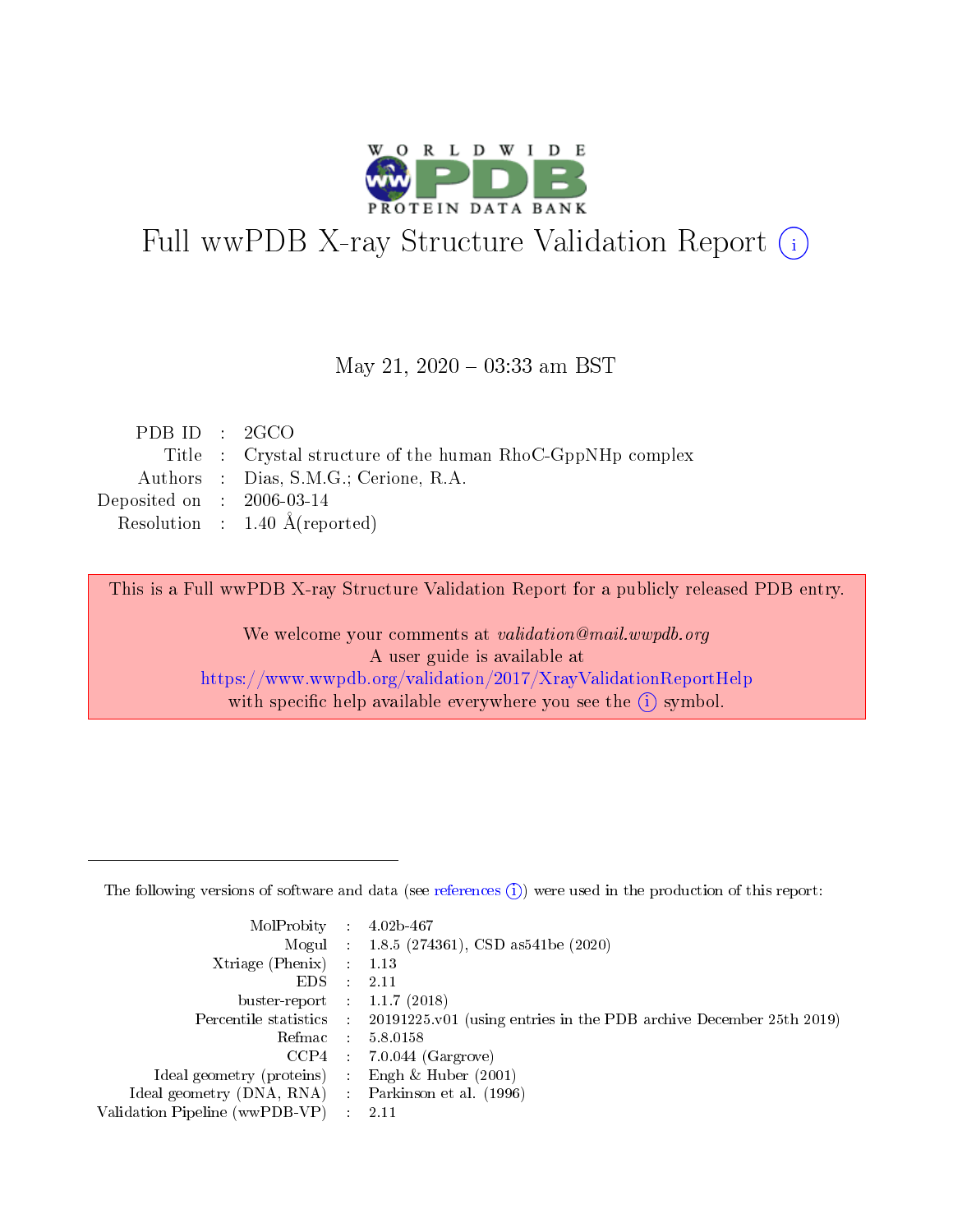# 1 [O](https://www.wwpdb.org/validation/2017/XrayValidationReportHelp#overall_quality)verall quality at a glance  $(i)$

The following experimental techniques were used to determine the structure: X-RAY DIFFRACTION

The reported resolution of this entry is 1.40 Å.

Percentile scores (ranging between 0-100) for global validation metrics of the entry are shown in the following graphic. The table shows the number of entries on which the scores are based.



| Metric                | Whole archive<br>$(\#\mathrm{Entries})$ | <b>Similar resolution</b><br>$(\#\text{Entries}, \text{resolution range}(\text{\AA}))$ |
|-----------------------|-----------------------------------------|----------------------------------------------------------------------------------------|
| $R_{free}$            | 130704                                  | $1714(1.40-1.40)$                                                                      |
| Clashscore            | 141614                                  | $1812(1.40-1.40)$                                                                      |
| Ramachandran outliers | 138981                                  | $\overline{1763}$ $(1.40-1.40)$                                                        |
| Sidechain outliers    | 138945                                  | $1762(1.40-1.40)$                                                                      |
| RSRZ outliers         | 127900                                  | $1674(1.40-1.40)$                                                                      |

The table below summarises the geometric issues observed across the polymeric chains and their fit to the electron density. The red, orange, yellow and green segments on the lower bar indicate the fraction of residues that contain outliers for  $>=3, 2, 1$  and 0 types of geometric quality criteria respectively. A grey segment represents the fraction of residues that are not modelled. The numeric value for each fraction is indicated below the corresponding segment, with a dot representing fractions  $\epsilon=5\%$  The upper red bar (where present) indicates the fraction of residues that have poor fit to the electron density. The numeric value is given above the bar.

| Mol | Chain | Length           | Quality of chain |    |    |
|-----|-------|------------------|------------------|----|----|
|     |       | 20 <sup>1</sup>  | 6%<br>88%        | 5% | 6% |
|     |       | $20\,\mathrm{1}$ | 6%<br>83%        | 8% | 9% |

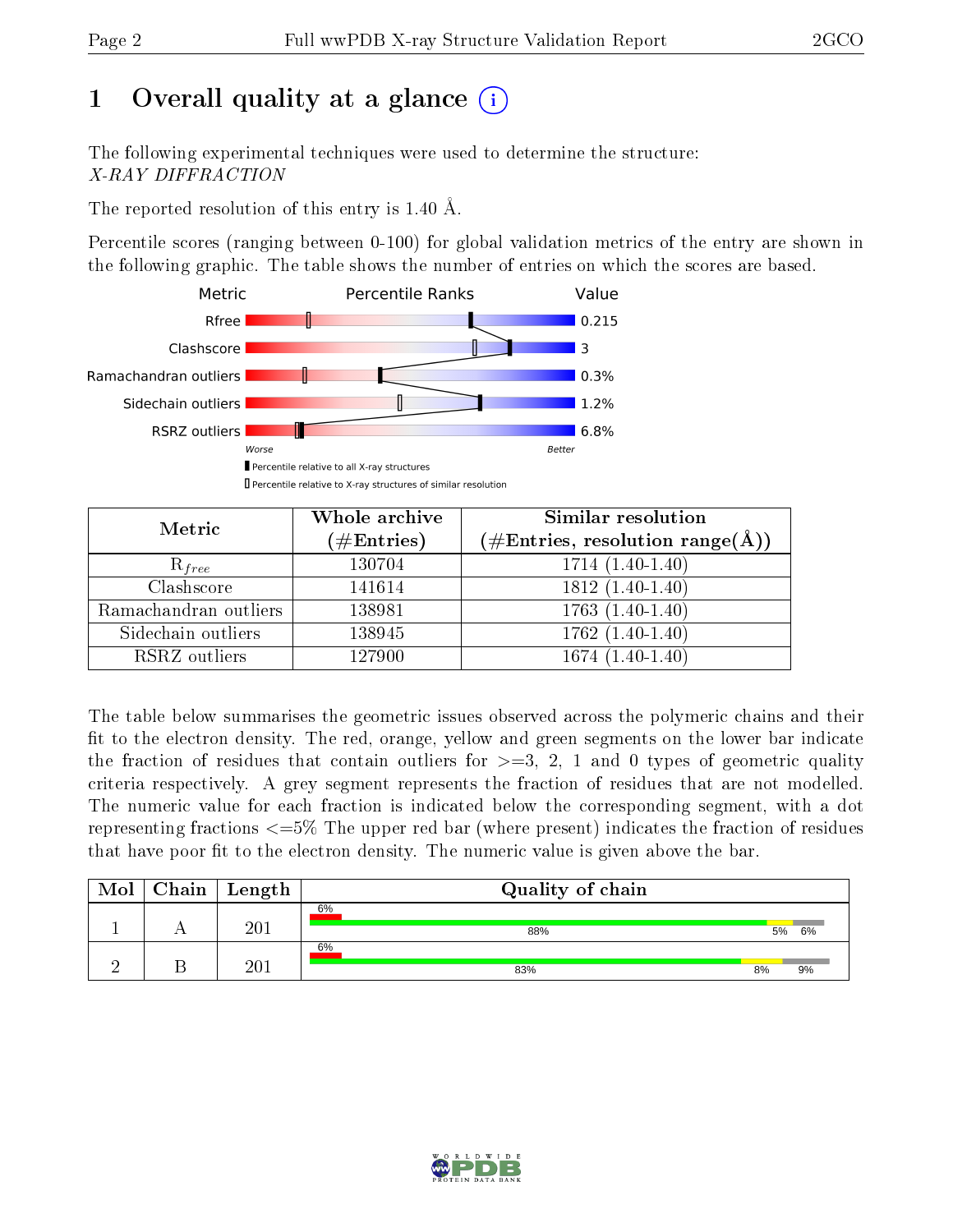# 2 Entry composition (i)

There are 5 unique types of molecules in this entry. The entry contains 3573 atoms, of which 0 are hydrogens and 0 are deuteriums.

In the tables below, the ZeroOcc column contains the number of atoms modelled with zero occupancy, the AltConf column contains the number of residues with at least one atom in alternate conformation and the Trace column contains the number of residues modelled with at most 2 atoms.

Molecule 1 is a protein called Rho-related GTP-binding protein RhoC.

| Mol | Chain | $\perp$ Residues $\perp$ | $\rm\bf Atoms$             |     |     | ZeroOcc   AltConf   Trace |  |  |  |
|-----|-------|--------------------------|----------------------------|-----|-----|---------------------------|--|--|--|
|     |       | 188                      | $_{\rm Total}$<br>$1528\,$ | 966 | 264 | 289                       |  |  |  |

| Chain    | Residue        | Modelled   | Actual         | Comment                 | Reference         |
|----------|----------------|------------|----------------|-------------------------|-------------------|
| A        | $-19$          | <b>MET</b> |                | CLONING ARTIFACT        | <b>UNP P08134</b> |
| A        | $-18$          | <b>GLY</b> |                | CLONING ARTIFACT        | <b>UNP P08134</b> |
| $\bf{A}$ | $-17$          | <b>SER</b> |                | <b>CLONING ARTIFACT</b> | <b>UNP P08134</b> |
| $\bf{A}$ | $-16$          | <b>SER</b> |                | <b>CLONING ARTIFACT</b> | <b>UNP P08134</b> |
| A        | $-15$          | <b>HIS</b> |                | <b>EXPRESSION TAG</b>   | <b>UNP P08134</b> |
| $\bf{A}$ | $-14$          | <b>HIS</b> |                | <b>EXPRESSION TAG</b>   | <b>UNP P08134</b> |
| $\bf{A}$ | $-13$          | <b>HIS</b> |                | <b>EXPRESSION TAG</b>   | <b>UNP P08134</b> |
| $\bf{A}$ | $-12$          | HIS        |                | <b>EXPRESSION TAG</b>   | <b>UNP P08134</b> |
| $\bf{A}$ | $-11$          | <b>HIS</b> |                | <b>EXPRESSION TAG</b>   | <b>UNP P08134</b> |
| $\bf{A}$ | $-10$          | <b>HIS</b> |                | <b>EXPRESSION TAG</b>   | <b>UNP P08134</b> |
| $\bf{A}$ | $-9$           | <b>SER</b> | ÷              | CLONING ARTIFACT        | <b>UNP P08134</b> |
| A        | $-8$           | <b>SER</b> |                | CLONING ARTIFACT        | <b>UNP P08134</b> |
| $\bf{A}$ | $-7$           | <b>GLY</b> |                | <b>CLONING ARTIFACT</b> | <b>UNP P08134</b> |
| $\bf{A}$ | $-6$           | <b>LEU</b> |                | <b>CLONING ARTIFACT</b> | <b>UNP P08134</b> |
| $\bf{A}$ | $-5$           | VAL        |                | CLONING ARTIFACT        | <b>UNP P08134</b> |
| $\bf{A}$ | $-4$           | PRO        |                | <b>CLONING ARTIFACT</b> | <b>UNP P08134</b> |
| $\bf{A}$ | $-3$           | ARG        |                | <b>CLONING ARTIFACT</b> | <b>UNP P08134</b> |
| $\bf{A}$ | $-2$           | <b>GLY</b> |                | CLONING ARTIFACT        | <b>UNP P08134</b> |
| $\bf{A}$ | $-1$           | <b>SER</b> |                | CLONING ARTIFACT        | <b>UNP P08134</b> |
| $\bf{A}$ | $\overline{0}$ | <b>HIS</b> | $\blacksquare$ | <b>CLONING ARTIFACT</b> | <b>UNP P08134</b> |
| $\bf{A}$ | 107            | CSX        | <b>CYS</b>     | MODIFIED RESIDUE        | <b>UNP P08134</b> |

There are 21 discrepancies between the modelled and reference sequences:

Molecule 2 is a protein called Rho-related GTP-binding protein RhoC.

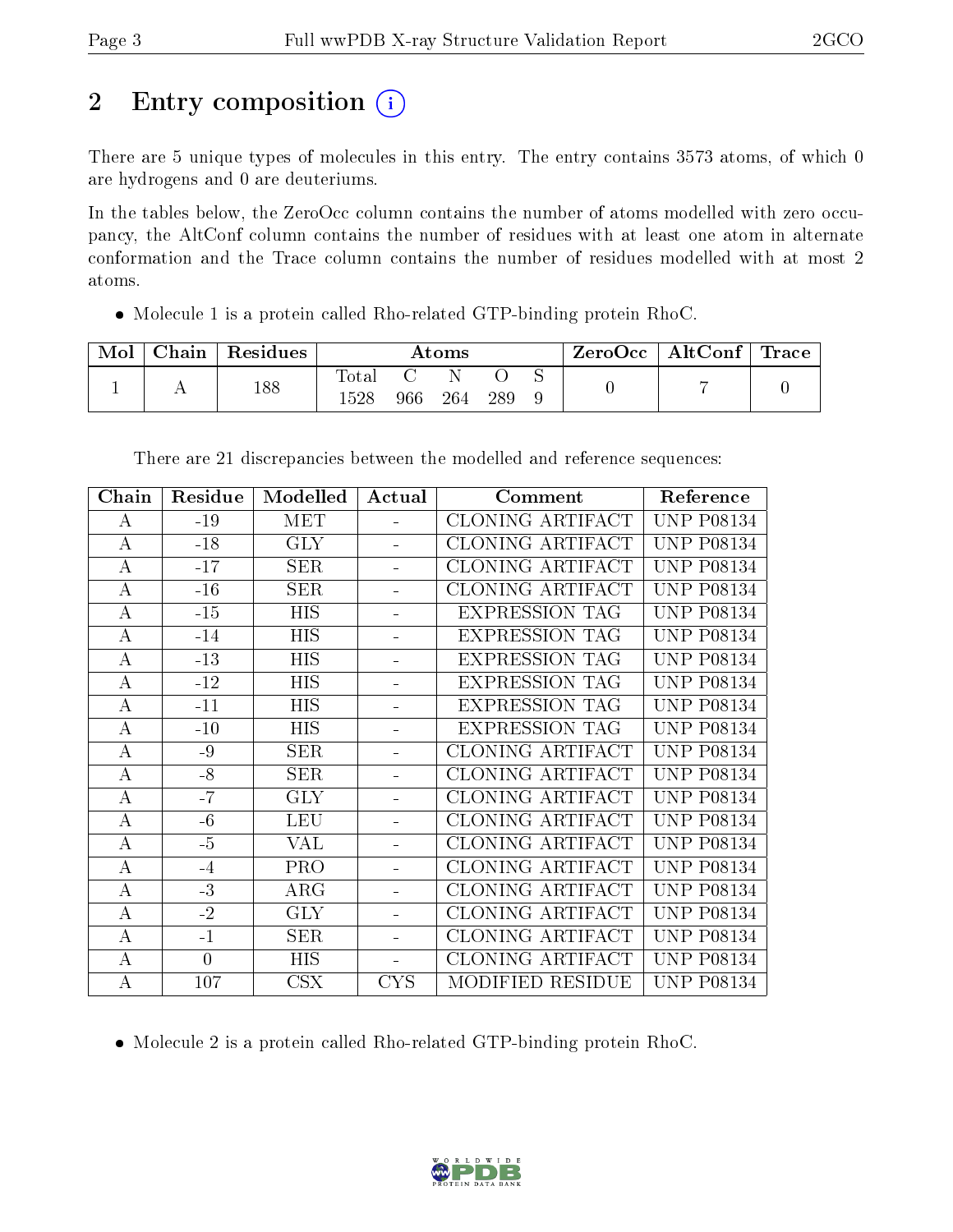| Mol | Chain   $Residues$ | Atoms |     |         | $\text{ZeroOcc} \mid \text{AltConf} \mid \text{Trace}$ |  |  |  |
|-----|--------------------|-------|-----|---------|--------------------------------------------------------|--|--|--|
|     | 182                | Total | 935 | 255 278 |                                                        |  |  |  |

There are 20 discrepancies between the modelled and reference sequences:

| Chain        | Residue        | Modelled   | Actual | Comment                 | Reference         |
|--------------|----------------|------------|--------|-------------------------|-------------------|
| B            | $-19$          | <b>MET</b> |        | CLONING ARTIFACT        | <b>UNP P08134</b> |
| $\mathbf{B}$ | $-18$          | <b>GLY</b> |        | CLONING ARTIFACT        | <b>UNP P08134</b> |
| B            | $-17$          | SER        |        | <b>CLONING ARTIFACT</b> | <b>UNP P08134</b> |
| $\mathbf{B}$ | $-16$          | <b>SER</b> |        | <b>CLONING ARTIFACT</b> | <b>UNP P08134</b> |
| $\mathbf{B}$ | $-15$          | <b>HIS</b> |        | <b>EXPRESSION TAG</b>   | <b>UNP P08134</b> |
| $\mathbf{B}$ | $-14$          | <b>HIS</b> | ÷,     | <b>EXPRESSION TAG</b>   | <b>UNP P08134</b> |
| B            | $-13$          | <b>HIS</b> |        | <b>EXPRESSION TAG</b>   | <b>UNP P08134</b> |
| $\mathbf{B}$ | $-12$          | <b>HIS</b> |        | <b>EXPRESSION TAG</b>   | <b>UNP P08134</b> |
| $\mathbf{B}$ | $-11$          | <b>HIS</b> |        | <b>EXPRESSION TAG</b>   | <b>UNP P08134</b> |
| B            | $-10$          | <b>HIS</b> |        | <b>EXPRESSION TAG</b>   | <b>UNP P08134</b> |
| B            | $-9$           | <b>SER</b> |        | CLONING ARTIFACT        | <b>UNP P08134</b> |
| $\mathbf{B}$ | $-8$           | SER        |        | CLONING ARTIFACT        | <b>UNP P08134</b> |
| $\mathbf{B}$ | $-7$           | <b>GLY</b> |        | <b>CLONING ARTIFACT</b> | <b>UNP P08134</b> |
| $\mathbf{B}$ | $-6$           | <b>LEU</b> |        | CLONING ARTIFACT        | <b>UNP P08134</b> |
| B            | $-5$           | VAL        |        | CLONING ARTIFACT        | <b>UNP P08134</b> |
| $\mathbf{B}$ | $-4$           | <b>PRO</b> |        | CLONING ARTIFACT        | <b>UNP P08134</b> |
| B            | $-3$           | $\rm{ARG}$ |        | <b>CLONING ARTIFACT</b> | <b>UNP P08134</b> |
| $\mathbf{B}$ | $-2$           | <b>GLY</b> |        | <b>CLONING ARTIFACT</b> | <b>UNP P08134</b> |
| B            | $-1$           | <b>SER</b> |        | CLONING ARTIFACT        | <b>UNP P08134</b> |
| B            | $\overline{0}$ | <b>HIS</b> |        | CLONING ARTIFACT        | <b>UNP P08134</b> |

Molecule 3 is MAGNESIUM ION (three-letter code: MG) (formula: Mg).

|  | Mol   Chain   Residues | Atoms    | ZeroOcc   AltConf |
|--|------------------------|----------|-------------------|
|  |                        | Total Mg |                   |
|  |                        | Total Mg |                   |

 Molecule 4 is PHOSPHOAMINOPHOSPHONIC ACID-GUANYLATE ESTER (three-letter code: GNP) (formula:  $C_{10}H_{17}N_6O_{13}P_3$ ).

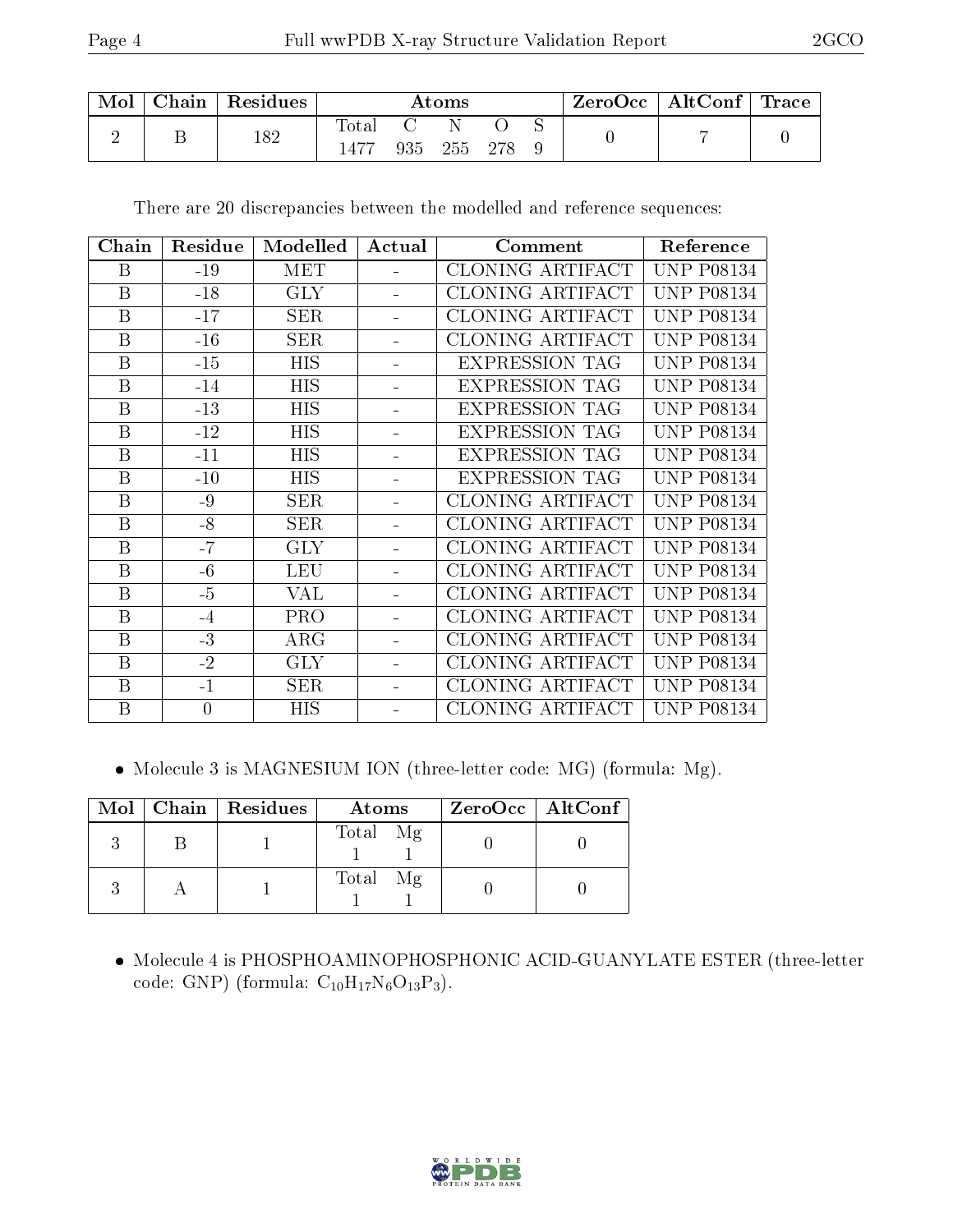

|  | $Mol$   Chain   Residues |                        | Atoms |  | $ZeroOcc \mid AltConf \mid$ |  |
|--|--------------------------|------------------------|-------|--|-----------------------------|--|
|  |                          | Total C N O P          |       |  |                             |  |
|  |                          | $32 \t10 \t6 \t13 \t3$ |       |  |                             |  |
|  |                          | Total C N O P          |       |  |                             |  |
|  |                          | 32 10 6 13 3           |       |  |                             |  |

• Molecule 5 is water.

|            | Mol   Chain   Residues | Atoms               | $ZeroOcc \   \ AltConf \  $ |
|------------|------------------------|---------------------|-----------------------------|
| $\Delta$   | 272                    | Total<br>272 272    |                             |
| $\sqrt{2}$ | 230                    | Total<br>230<br>230 |                             |

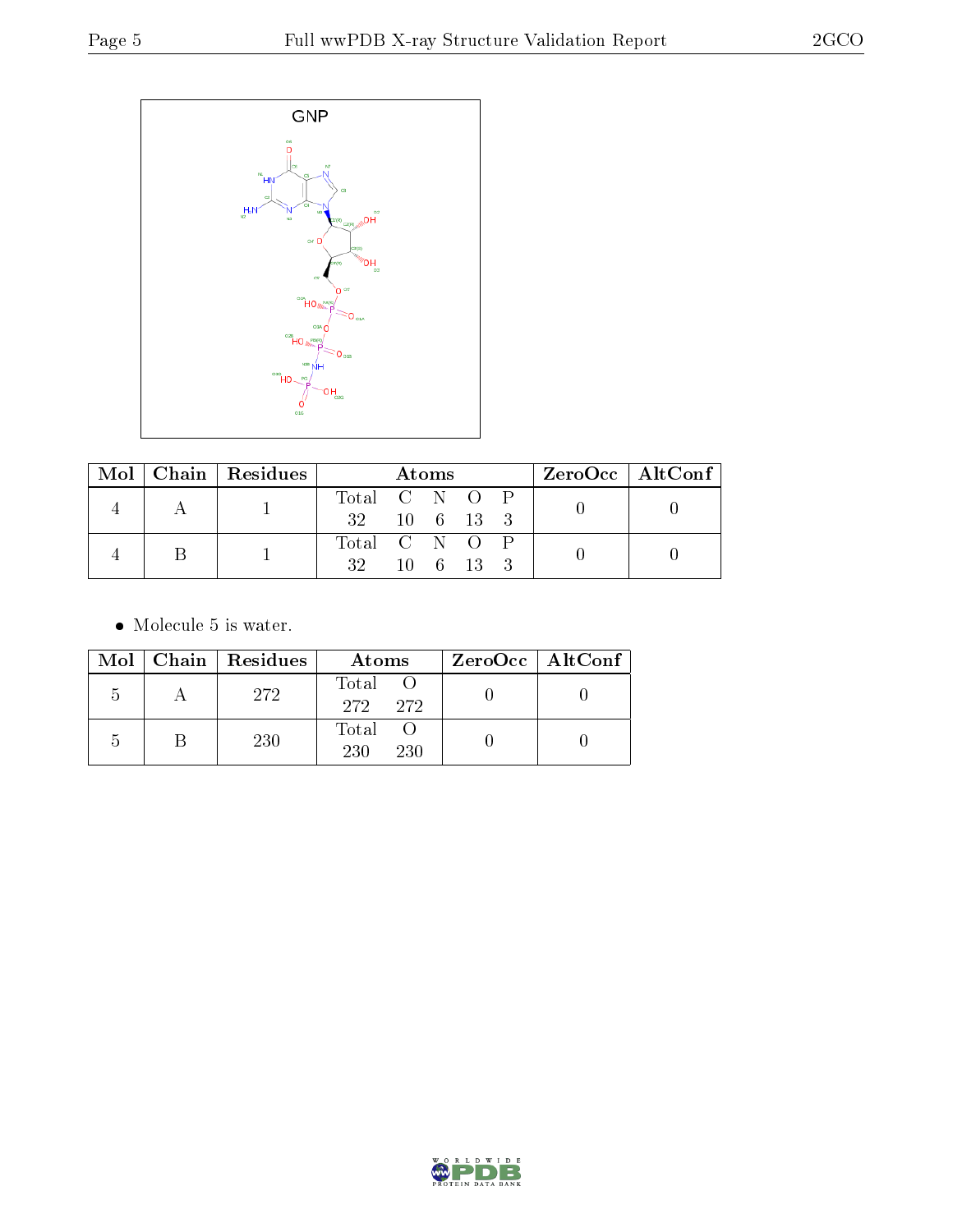# 3 Residue-property plots  $(i)$

These plots are drawn for all protein, RNA and DNA chains in the entry. The first graphic for a chain summarises the proportions of the various outlier classes displayed in the second graphic. The second graphic shows the sequence view annotated by issues in geometry and electron density. Residues are color-coded according to the number of geometric quality criteria for which they contain at least one outlier: green  $= 0$ , yellow  $= 1$ , orange  $= 2$  and red  $= 3$  or more. A red dot above a residue indicates a poor fit to the electron density (RSRZ  $> 2$ ). Stretches of 2 or more consecutive residues without any outlier are shown as a green connector. Residues present in the sample, but not in the model, are shown in grey.

• Molecule 1: Rho-related GTP-binding protein RhoC



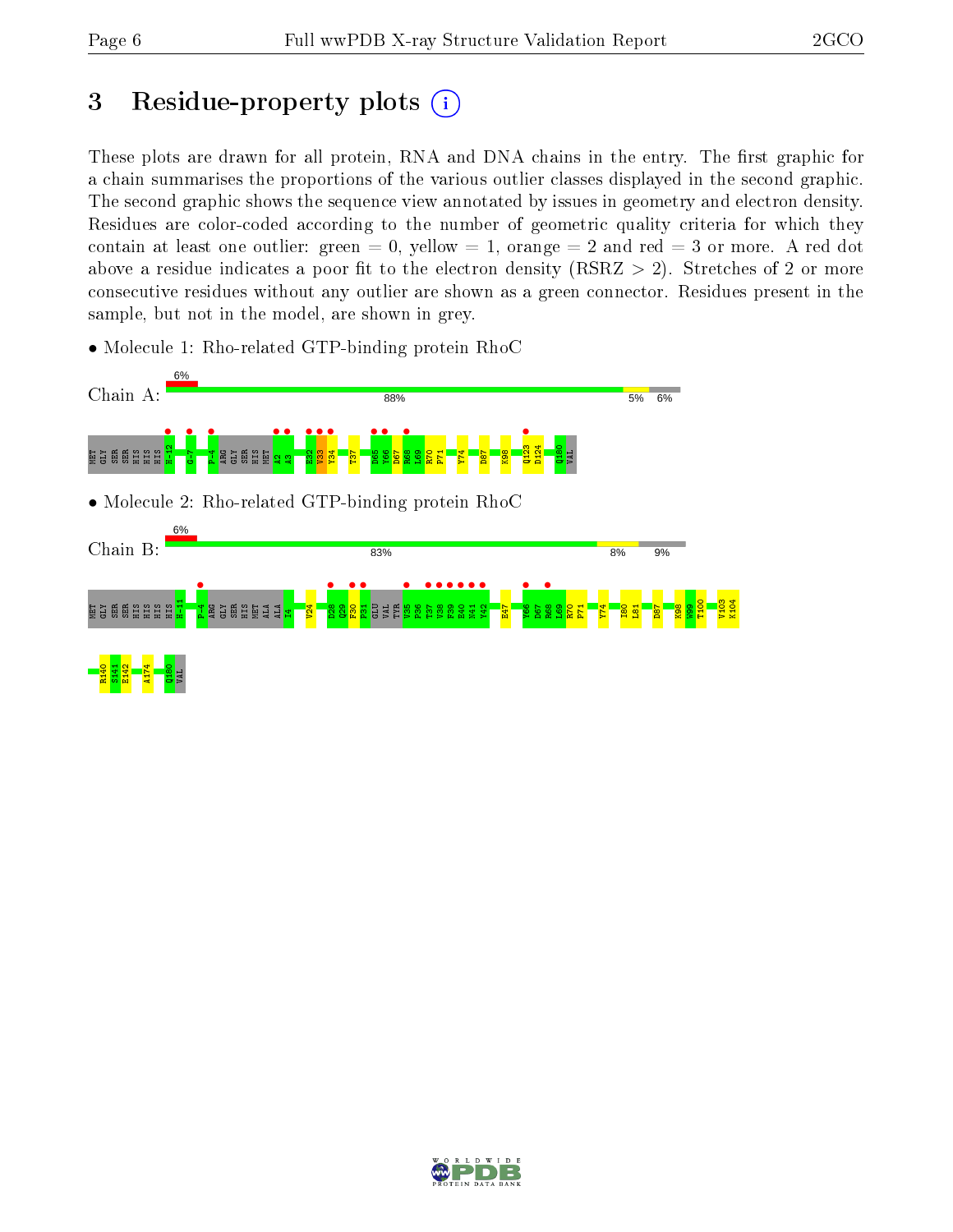# 4 Data and refinement statistics  $(i)$

| Property                                                                 | Value                                             | Source         |
|--------------------------------------------------------------------------|---------------------------------------------------|----------------|
| Space group                                                              | P 21 21 2                                         | Depositor      |
| Cell constants                                                           | 64.09Å 75.64Å 82.90Å                              | Depositor      |
| a, b, c, $\alpha$ , $\beta$ , $\gamma$                                   | $90.00^{\circ}$<br>$90.00^\circ$<br>$90.00^\circ$ |                |
| Resolution $(A)$                                                         | 8.00<br>$-1.40$                                   | Depositor      |
|                                                                          | 8.00<br>$-1.40$                                   | <b>EDS</b>     |
| % Data completeness                                                      | $94.3(8.00-1.40)$                                 | Depositor      |
| (in resolution range)                                                    | $94.4(8.00-1.40)$                                 | <b>EDS</b>     |
| $R_{merge}$                                                              | 0.09                                              | Depositor      |
| $\mathbf{R}_{sym}$                                                       | 0.09                                              | Depositor      |
| $\langle I/\sigma(I) \rangle^{-1}$                                       | 2.66 (at $1.40\text{\AA}$ )                       | Xtriage        |
| Refinement program                                                       | <b>REFMAC</b>                                     | Depositor      |
| $R, R_{free}$                                                            | 0.197, 0.219                                      | Depositor      |
|                                                                          | $0.194$ ,<br>0.215                                | DCC            |
| $R_{free}$ test set                                                      | $3766$ reflections $(5.02\%)$                     | wwPDB-VP       |
| Wilson B-factor $(\AA^2)$                                                | 12.0                                              | Xtriage        |
| Anisotropy                                                               | 0.160                                             | Xtriage        |
| Bulk solvent $k_{sol}(\mathrm{e}/\mathrm{A}^3),$ $B_{sol}(\mathrm{A}^2)$ | $0.45$ , $59.4$                                   | <b>EDS</b>     |
| L-test for twinning <sup>2</sup>                                         | $< L >$ = 0.51, $< L2 >$ = 0.34                   | Xtriage        |
| Estimated twinning fraction                                              | No twinning to report.                            | <b>Xtriage</b> |
| $F_o, F_c$ correlation                                                   | 0.96                                              | <b>EDS</b>     |
| Total number of atoms                                                    | 3573                                              | wwPDB-VP       |
| Average B, all atoms $(A^2)$                                             | 15.0                                              | wwPDB-VP       |

Xtriage's analysis on translational NCS is as follows: The analyses of the Patterson function reveals a significant off-origin peak that is  $47.49\%$  of the origin peak, indicating pseudo-translational symmetry. The chance of finding a peak of this or larger height randomly in a structure without pseudo-translational symmetry is equal to 9.8494e-05. The detected translational NCS is most likely also responsible for the elevated intensity ratio.

<sup>&</sup>lt;sup>2</sup>Theoretical values of  $\langle |L| \rangle$ ,  $\langle L^2 \rangle$  for acentric reflections are 0.5, 0.333 respectively for untwinned datasets, and 0.375, 0.2 for perfectly twinned datasets.



<span id="page-6-1"></span><span id="page-6-0"></span><sup>1</sup> Intensities estimated from amplitudes.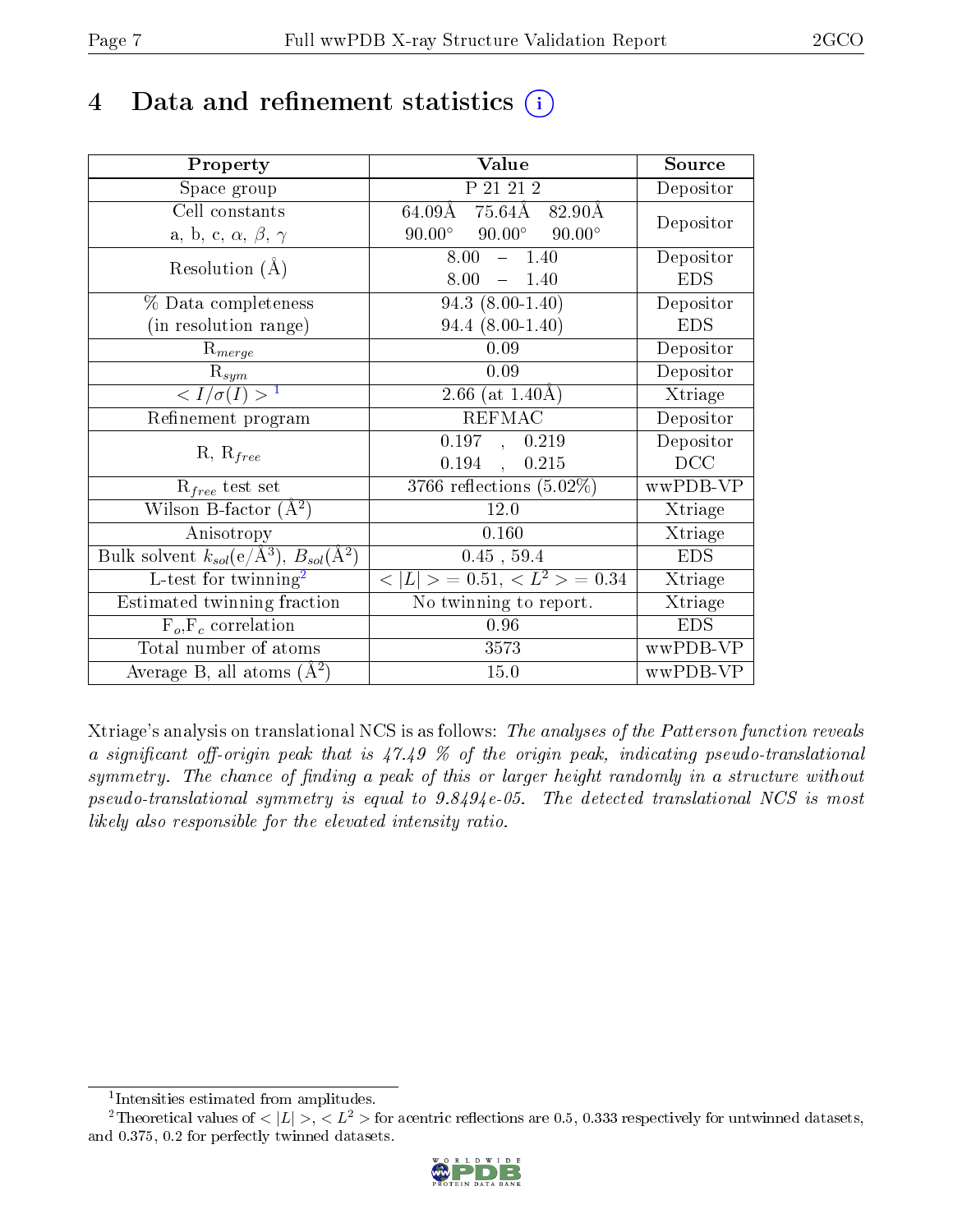# 5 Model quality  $(i)$

## 5.1 Standard geometry  $(i)$

Bond lengths and bond angles in the following residue types are not validated in this section: MG, GNP, CSX

The Z score for a bond length (or angle) is the number of standard deviations the observed value is removed from the expected value. A bond length (or angle) with  $|Z| > 5$  is considered an outlier worth inspection. RMSZ is the root-mean-square of all Z scores of the bond lengths (or angles).

|    | Mol<br>Chain |             | Bond lengths | Bond angles |                     |  |
|----|--------------|-------------|--------------|-------------|---------------------|--|
|    |              | <b>RMSZ</b> | $\# Z  > 5$  | RMSZ        | $\ Z\  > 5$         |  |
|    |              | 0.41        | 0/1571       | 0.63        | 0/2120              |  |
| 9  | R            | 0.43        | 0/1525       | 0.65        | $2/2057(0.1\%)$     |  |
| ΑH | АH           | 0.42        | 0/3096       | 0.64        | 2/4177<br>$(0.0\%)$ |  |

There are no bond length outliers.

All (2) bond angle outliers are listed below:

| Mol | $\vert$ Chain $\vert$ Res $\vert$ Type |            | Atoms        |         | Observed $(^\circ)$ | Ideal( $^{\circ}$ ) |
|-----|----------------------------------------|------------|--------------|---------|---------------------|---------------------|
|     |                                        | $\rm{ARG}$ | $NE- CZ-NH1$ | $+6.32$ | 123.46              | 120.30              |
|     |                                        | $\rm{ARG}$ | $NE- CZ-NH2$ | . -5.46 | 117.57              | 120.30              |

There are no chirality outliers.

There are no planarity outliers.

### 5.2 Too-close contacts  $\overline{a}$

In the following table, the Non-H and H(model) columns list the number of non-hydrogen atoms and hydrogen atoms in the chain respectively. The H(added) column lists the number of hydrogen atoms added and optimized by MolProbity. The Clashes column lists the number of clashes within the asymmetric unit, whereas Symm-Clashes lists symmetry related clashes.

|  |      | Mol   Chain   Non-H   H(model)   H(added) |      | $\text{Classes} \mid \text{Symm-Class}$ |
|--|------|-------------------------------------------|------|-----------------------------------------|
|  | 1528 |                                           | 1537 |                                         |
|  | 1477 |                                           | 1497 |                                         |
|  |      |                                           |      |                                         |
|  |      |                                           |      |                                         |
|  | 32   |                                           | 13   |                                         |
|  | 32   |                                           | 13   |                                         |
|  | 272  |                                           |      |                                         |

Continued on next page...

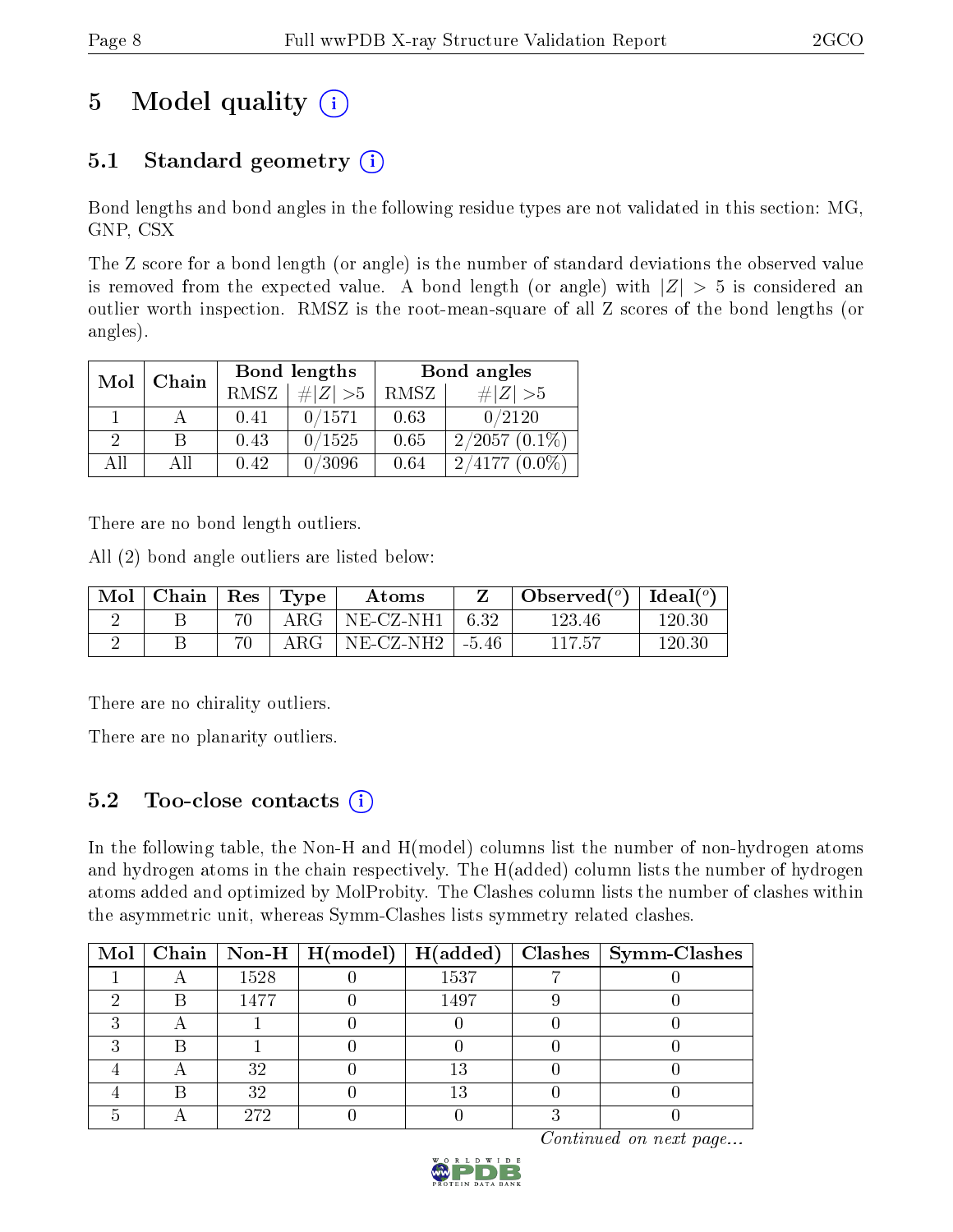Continued from previous page...

| Mol |  |      | Chain   Non-H   H(model)   H(added)   Clashes   Symm-Clashes |
|-----|--|------|--------------------------------------------------------------|
|     |  |      |                                                              |
|     |  | 3060 |                                                              |

The all-atom clashscore is defined as the number of clashes found per 1000 atoms (including hydrogen atoms). The all-atom clashscore for this structure is 3.

All (16) close contacts within the same asymmetric unit are listed below, sorted by their clash magnitude.

| Atom-1              | Atom-2                       | Interatomic    | Clash         |
|---------------------|------------------------------|----------------|---------------|
|                     |                              | distance $(A)$ | overlap $(A)$ |
| 1:A:33:VAL:HG23     | 1: A:34:TYR:H                | 1.45           | 0.80          |
| 1:A:37:THR:HG22     | 5:A:1077:HOH:O               | 1.95           | 0.67          |
| 2:B:80[A]:ILE:HD13  | 2:B:103:VAL:HG13             | 1.78           | 0.66          |
| 1: A:98: LYS: HE2   | 5:A:1117:HOH:O               | 2.02           | 0.58          |
| 2:B:80[A]:ILE:HD13  | 2: B: 103: VAL: CG1          | 2.34           | 0.57          |
| 1:A:71:PRO:HA       | 1: A:74:TYR:CD2              | 2.45           | 0.51          |
| 1:A:33:VAL:HG23     | 1: A:34: TYR:N               | 2.22           | 0.50          |
| 2: B:80[A]: ILE:CD1 | 2:B:103:VAL:HG13             | 2.41           | 0.50          |
| 2:B:98:LYS:HE2      | 5:B:1109:HOH:O               | 2.12           | 0.49          |
| 1:A:124:ASP:N       | 5:A:1176:HOH:O               | 2.46           | 0.49          |
| 1:A:67:ASP:OD1      | 1:A:70[A]:ARG:NH2            | 2.30           | 0.48          |
| 2:B:71:PRO:HA       | 2: B:74: TYR:CD2             | 2.50           | 0.46          |
| 2:B:81:LEU:HD21     | 2:B:174:ALA:HB2              | 1.99           | 0.45          |
| 2:B:24:VAL:H G22    | 2:B:30:PHE:HA                | 2.00           | 0.44          |
| 2:B:140[A]:ARG:HD2  | $2:B:142:GLU:O\overline{E2}$ | 2.19           | 0.43          |
| 2: B:100: THR:O     | 2: B: 104: LYS: HG2          | 2.20           | 0.40          |

There are no symmetry-related clashes.

### 5.3 Torsion angles  $(i)$

#### 5.3.1 Protein backbone (i)

In the following table, the Percentiles column shows the percent Ramachandran outliers of the chain as a percentile score with respect to all X-ray entries followed by that with respect to entries of similar resolution.

The Analysed column shows the number of residues for which the backbone conformation was analysed, and the total number of residues.

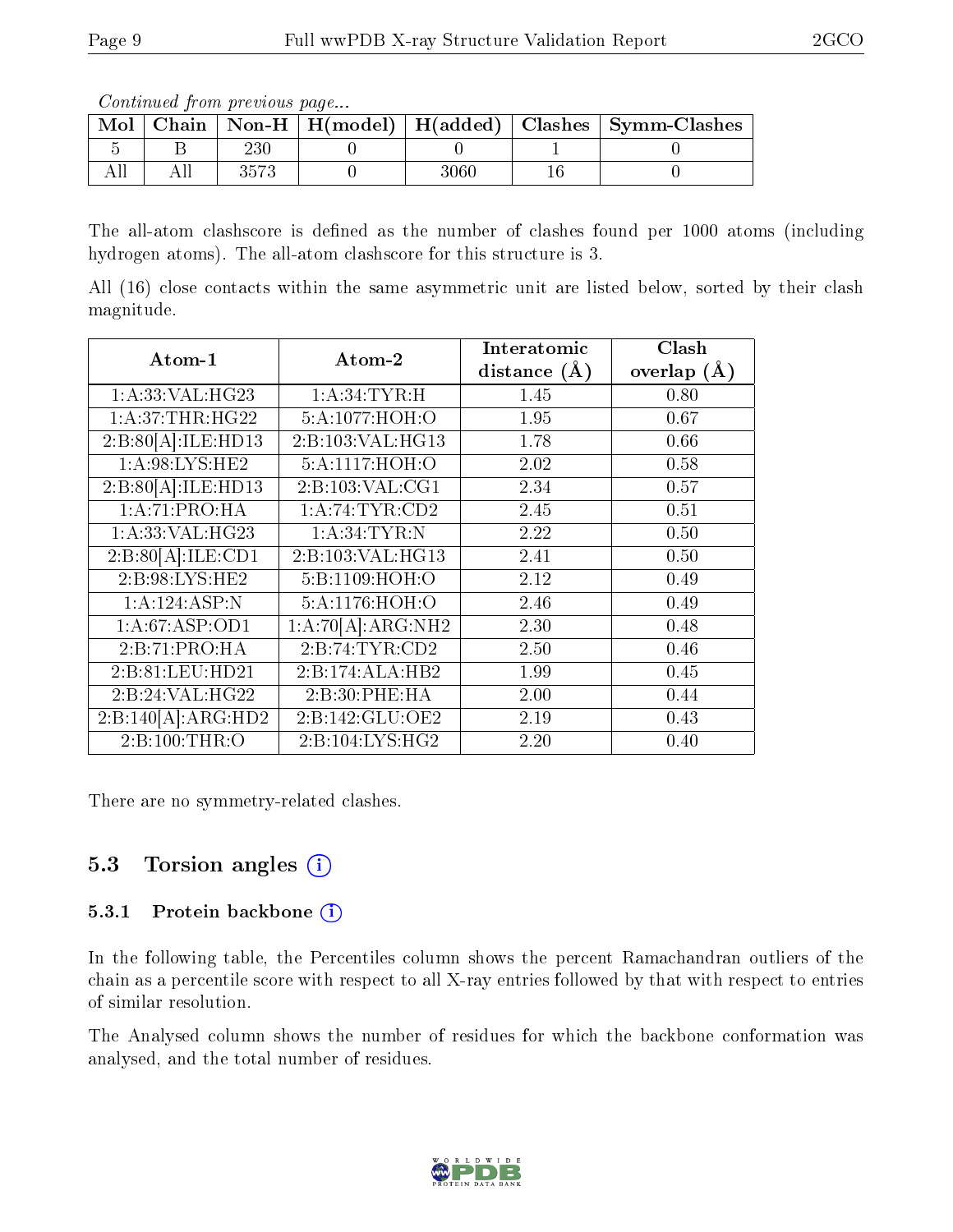| Mol | Chain | Analysed        | Favoured    | Allowed   Outliers |          | Percentiles |  |
|-----|-------|-----------------|-------------|--------------------|----------|-------------|--|
|     |       | 190/201(94%)    | $187(98\%)$ | $2(1\%)$           | $1(0\%)$ | 9 <br>29    |  |
|     | В     | $183/201(91\%)$ | $180(98\%)$ | $3(2\%)$           |          | 100<br>100  |  |
| All | All   | $373/402(93\%)$ | $367(98\%)$ | $5(1\%)$           | $1(0\%)$ | 18          |  |

All (1) Ramachandran outliers are listed below:

| $Mol$   Chain   Res | 'Type |
|---------------------|-------|
|                     |       |

#### 5.3.2 Protein sidechains  $(i)$

In the following table, the Percentiles column shows the percent sidechain outliers of the chain as a percentile score with respect to all X-ray entries followed by that with respect to entries of similar resolution.

The Analysed column shows the number of residues for which the sidechain conformation was analysed, and the total number of residues.

| Mol | Chain | Analysed        | Rotameric   Outliers |          | Percentiles |  |  |
|-----|-------|-----------------|----------------------|----------|-------------|--|--|
|     |       | $171/175(98\%)$ | 169 $(99\%)$         | $2(1\%)$ | 47<br>71    |  |  |
| っ   |       | $168/176(96\%)$ | 166 $(99\%)$         | $2(1\%)$ | 47<br>"71.  |  |  |
| All | All   | 339/351(97%)    | 335 $(99\%)$         | $4(1\%)$ | 47          |  |  |

All (4) residues with a non-rotameric sidechain are listed below:

| Mol | Chain | Res | Type        |
|-----|-------|-----|-------------|
|     |       |     | ASP         |
|     |       | 123 | <b>GLN</b>  |
|     |       |     | GLU         |
|     |       |     | $AS\bar{P}$ |

Some sidechains can be flipped to improve hydrogen bonding and reduce clashes. All (2) such sidechains are listed below:

| Mol | Chain | Res | 1 ype   |
|-----|-------|-----|---------|
|     |       | 123 | ا طلب ا |
|     |       |     |         |

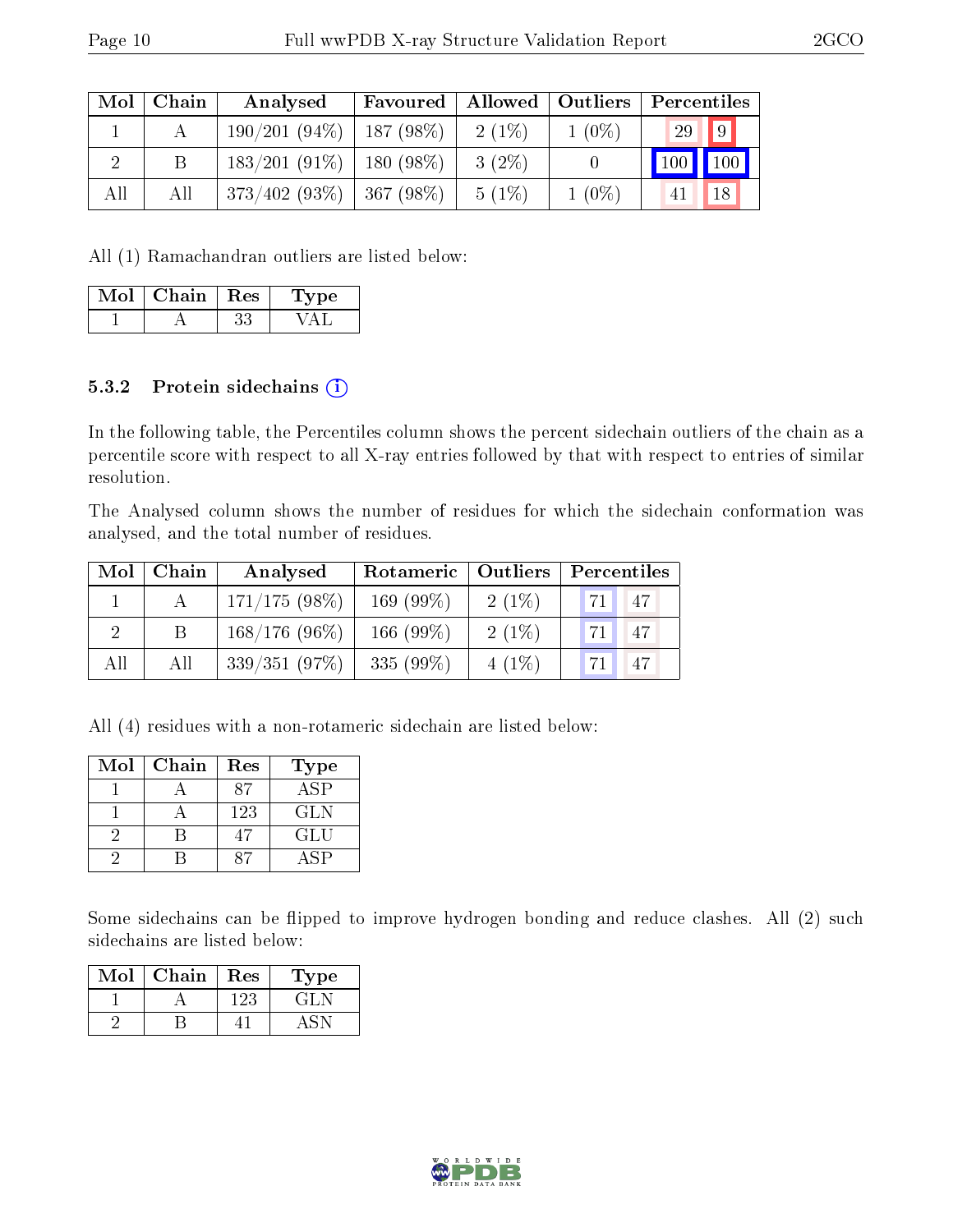#### $5.3.3$  RNA  $(i)$

There are no RNA molecules in this entry.

#### 5.4 Non-standard residues in protein, DNA, RNA chains (i)

1 non-standard protein/DNA/RNA residue is modelled in this entry.

In the following table, the Counts columns list the number of bonds (or angles) for which Mogul statistics could be retrieved, the number of bonds (or angles) that are observed in the model and the number of bonds (or angles) that are defined in the Chemical Component Dictionary. The Link column lists molecule types, if any, to which the group is linked. The Z score for a bond length (or angle) is the number of standard deviations the observed value is removed from the expected value. A bond length (or angle) with  $|Z| > 2$  is considered an outlier worth inspection. RMSZ is the root-mean-square of all Z scores of the bond lengths (or angles).

| $\perp$ Type $\parallel$ Chain $\parallel$ Res<br>Mol |                       |  |     | Link |        | Bond lengths |             |               | Bond angles |                |
|-------------------------------------------------------|-----------------------|--|-----|------|--------|--------------|-------------|---------------|-------------|----------------|
|                                                       |                       |  |     |      | Counts | RMSZ         | $\# Z  > 2$ | Counts   RMSZ |             | $\vert \#  Z $ |
|                                                       | $\cap$ $\circ$ $\vee$ |  | 107 |      |        | 75           |             | 1,6,8         | 0.50        |                |

In the following table, the Chirals column lists the number of chiral outliers, the number of chiral centers analysed, the number of these observed in the model and the number defined in the Chemical Component Dictionary. Similar counts are reported in the Torsion and Rings columns. '-' means no outliers of that kind were identified.

|  |  |        | Mol   Type   Chain   Res   Link   Chirals   Torsions   Rings |  |
|--|--|--------|--------------------------------------------------------------|--|
|  |  | $\sim$ | 0/1/5                                                        |  |

There are no bond length outliers.

There are no bond angle outliers.

There are no chirality outliers.

There are no torsion outliers.

There are no ring outliers.

No monomer is involved in short contacts.

#### 5.5 Carbohydrates (i)

There are no carbohydrates in this entry.

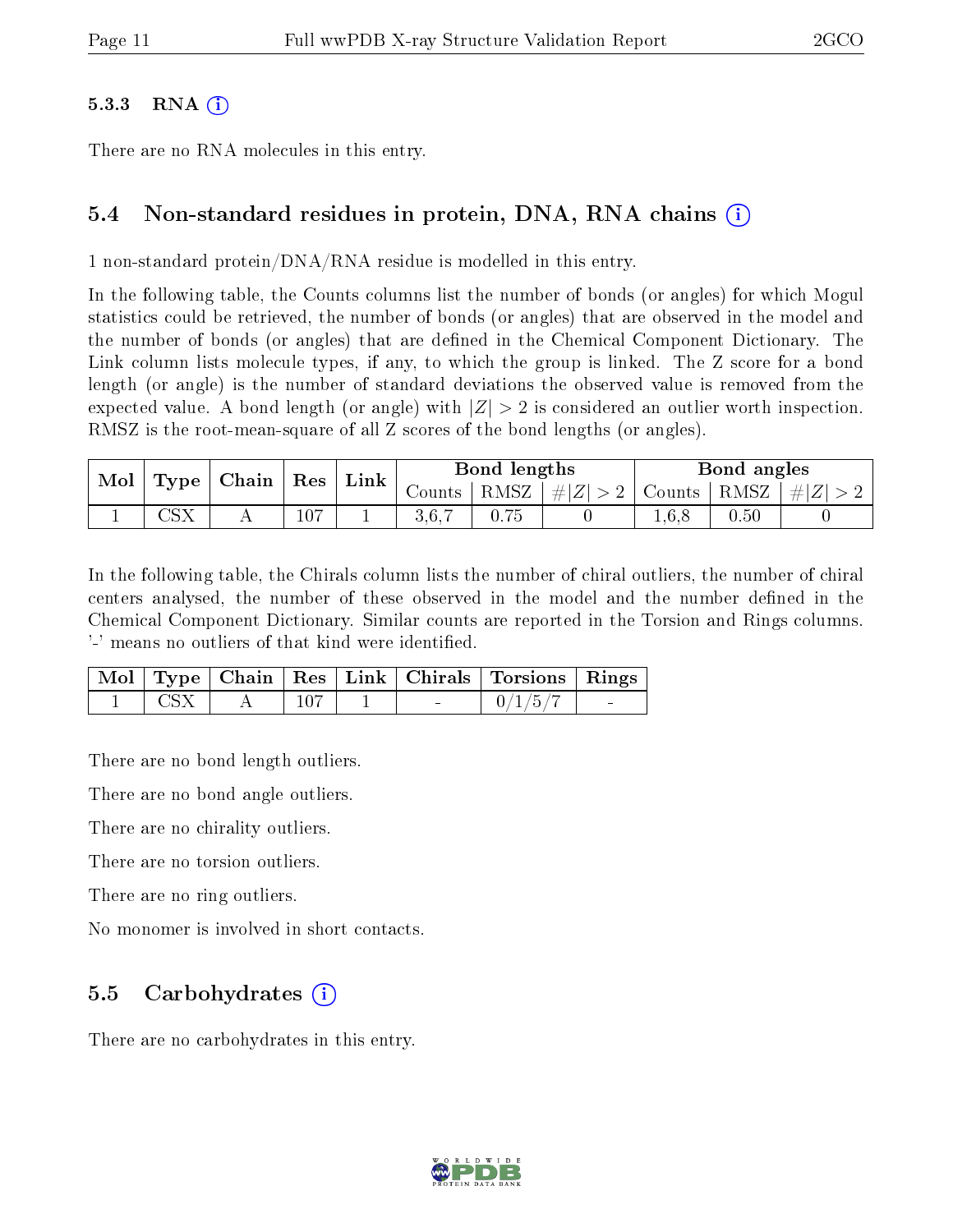### 5.6 Ligand geometry (i)

Of 4 ligands modelled in this entry, 2 are monoatomic - leaving 2 for Mogul analysis.

In the following table, the Counts columns list the number of bonds (or angles) for which Mogul statistics could be retrieved, the number of bonds (or angles) that are observed in the model and the number of bonds (or angles) that are dened in the Chemical Component Dictionary. The Link column lists molecule types, if any, to which the group is linked. The Z score for a bond length (or angle) is the number of standard deviations the observed value is removed from the expected value. A bond length (or angle) with  $|Z| > 2$  is considered an outlier worth inspection. RMSZ is the root-mean-square of all Z scores of the bond lengths (or angles).

| Mol |                   | Chain | Res      | Link | Bond lengths |      |             | Bond angles |      |           |
|-----|-------------------|-------|----------|------|--------------|------|-------------|-------------|------|-----------|
|     | $\mid {\rm Type}$ |       |          |      | Counts       | RMSZ | Z  > 2<br># | Counts      | RMSZ | $\# Z >$  |
|     | ${\rm GNP}$       |       | $1001\,$ |      | 28, 34, 34   | 2.60 | 8(28%)      | 30,54,54    | 2.05 | $8(26\%)$ |
|     | GNP               |       | $1003\,$ |      | 28, 34, 34   | 2.57 | $10(35\%)$  | 30,54,54    | 2.04 | $8(26\%)$ |

In the following table, the Chirals column lists the number of chiral outliers, the number of chiral centers analysed, the number of these observed in the model and the number defined in the Chemical Component Dictionary. Similar counts are reported in the Torsion and Rings columns. '-' means no outliers of that kind were identified.

|            |      | Mol   Type   Chain   Res   Link   Chirals | <b>Torsions</b>          | Rings |
|------------|------|-------------------------------------------|--------------------------|-------|
| <b>GNP</b> | 1001 | <b>Contract Contract</b>                  | $1/17/38/38$   $0/3/3/3$ |       |
| GNP        | 1003 |                                           | $1/17/38/38$   $0/3/3/3$ |       |

| Mol            | Chain | Res  | <b>Type</b> | Atoms               | $\mathbf{Z}$ | Observed $(A)$ | Ideal(A) |
|----------------|-------|------|-------------|---------------------|--------------|----------------|----------|
| 4              | B     | 1003 | <b>GNP</b>  | $C4-N9$             | $-7.96$      | 1.37           | 1.47     |
| 4              | А     | 1001 | <b>GNP</b>  | $C4-N9$             | $-7.89$      | 1.37           | 1.47     |
| 4              | B     | 1003 | <b>GNP</b>  | $C5-C6$             | $-6.60$      | 1.41           | 1.52     |
| $\overline{4}$ | А     | 1001 | <b>GNP</b>  | $C5-C6$             | $-6.49$      | 1.41           | 1.52     |
| 4              | А     | 1001 | <b>GNP</b>  | PG-O1G              | 4.73         | 1.53           | 1.46     |
| 4              | А     | 1001 | <b>GNP</b>  | $C6-N1$             | 4.36         | 1.40           | 1.33     |
| 4              | B     | 1003 | <b>GNP</b>  | PG-O1G              | 4.34         | 1.53           | 1.46     |
| 4              | B     | 1003 | <b>GNP</b>  | $C6-N1$             | 3.65         | 1.39           | 1.33     |
| 4              | B     | 1003 | <b>GNP</b>  | PB-O <sub>2</sub> B | $-3.25$      | 1.48           | 1.56     |
| $\overline{4}$ | А     | 1001 | <b>GNP</b>  | PG-O <sub>2</sub> G | $-2.99$      | 1.48           | 1.56     |
| 4              | А     | 1001 | <b>GNP</b>  | PB-O <sub>2</sub> B | $-2.94$      | 1.48           | 1.56     |
| 4              | B     | 1003 | <b>GNP</b>  | PB-O1B              | 2.59         | 1.50           | 1.46     |
| 4              | B     | 1003 | <b>GNP</b>  | PG-O <sub>2</sub> G | $-2.44$      | 1.50           | 1.56     |
| 4              | B     | 1003 | <b>GNP</b>  | $C5-C4$             | $-2.31$      | 1.38           | 1.53     |
| $\overline{4}$ | А     | 1001 | <b>GNP</b>  | $C5-C4$             | $-2.26$      | 1.39           | 1.53     |

All (18) bond length outliers are listed below:

Continued on next page...

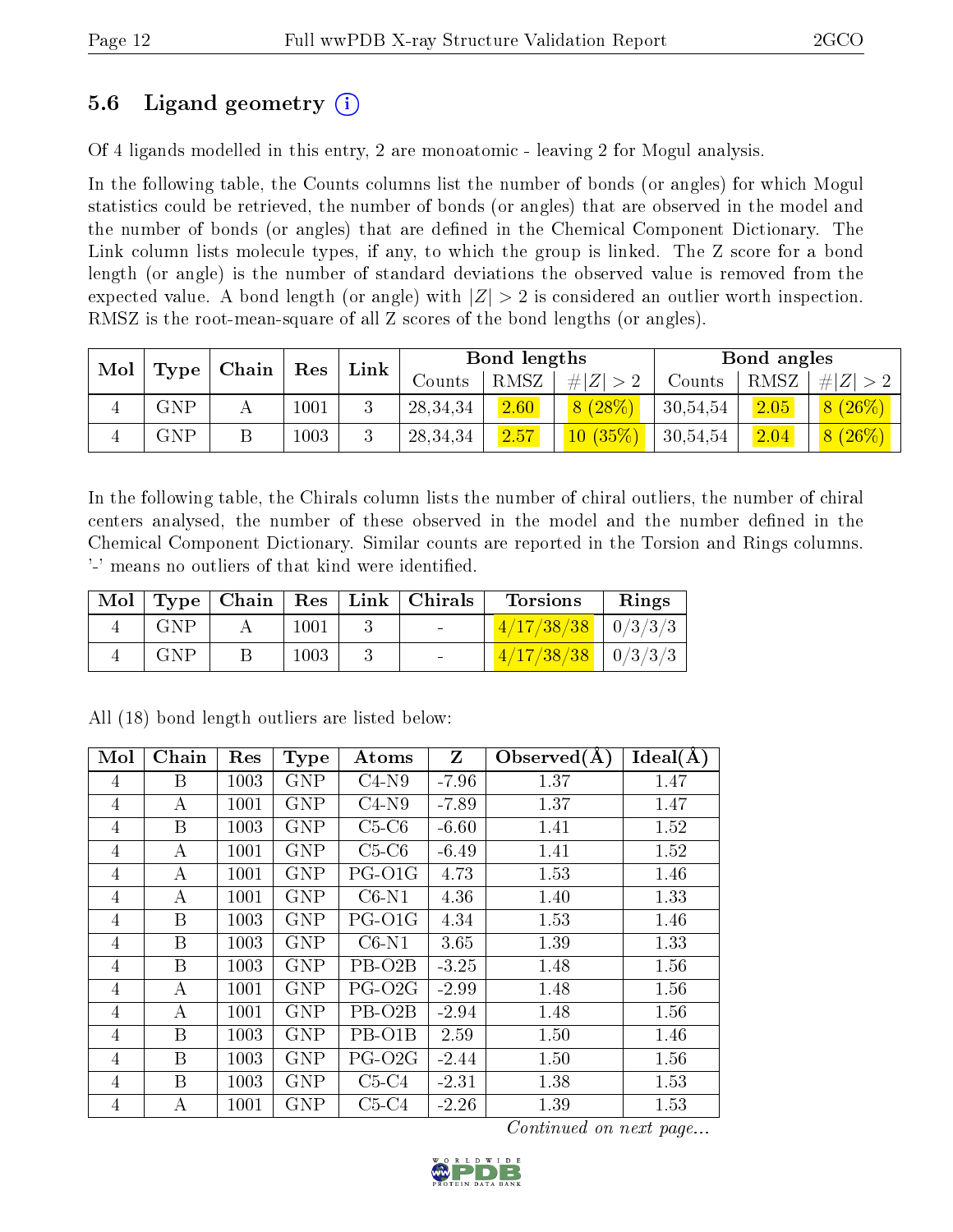| Mol | Chain | Res  | $\vert$ Type $\vert$ | Atoms   |         | Observed(A) | Ideal $(A)$ |
|-----|-------|------|----------------------|---------|---------|-------------|-------------|
|     |       | 1003 | <b>GNP</b>           | PB-O3A  | $-2.24$ | $1.56\,$    | $1.59\,$    |
|     |       | 1003 | <b>GNP</b>           | $C8-N9$ | $-2.10$ | $1.38\,$    | 1.45        |
|     |       | 1001 | CNP                  | $C8-N9$ | $-2.09$ | $1.38\,$    | .45         |

Continued from previous page...

All (16) bond angle outliers are listed below:

| Mol            | Chain | Res  | Type       | $\rm{Atoms}$       | Z       | Observed $(°)$ | Ideal $(^\circ)$ |
|----------------|-------|------|------------|--------------------|---------|----------------|------------------|
| 4              | А     | 1001 | GNP        | $C4-C5-N7$         | 5.87    | 110.24         | 102.46           |
| 4              | B     | 1003 | <b>GNP</b> | $C4-C5-N7$         | 5.85    | 110.22         | 102.46           |
| $\overline{4}$ | A     | 1001 | <b>GNP</b> | $C5-C6-N1$         | $-4.66$ | 112.44         | 118.19           |
| 4              | B     | 1003 | <b>GNP</b> | $O6$ -C6-C5        | 4.46    | 128.97         | 119.86           |
| 4              | А     | 1001 | <b>GNP</b> | $O6$ -C6-C5        | 4.11    | 128.25         | 119.86           |
| 4              | B     | 1003 | <b>GNP</b> | $C5-C6-N1$         | $-3.92$ | 113.36         | 118.19           |
| 4              | B     | 1003 | <b>GNP</b> | $O6$ - $C6$ - $N1$ | $-3.74$ | 117.67         | 122.69           |
| 4              | А     | 1001 | <b>GNP</b> | $O3G-PG-O1G$       | $-3.67$ | 104.24         | 113.45           |
| 4              | А     | 1001 | <b>GNP</b> | $O2B$ -PB- $O1B$   | 3.27    | 116.78         | 109.92           |
| 4              | B     | 1003 | <b>GNP</b> | $O2B-PB-O1B$       | 3.23    | 116.69         | 109.92           |
| $\overline{4}$ | А     | 1001 | <b>GNP</b> | $O3G$ -PG- $O2G$   | 2.81    | 115.11         | 107.64           |
| 4              | Β     | 1003 | <b>GNP</b> | $O3G-PG-O1G$       | $-2.78$ | 106.47         | 113.45           |
| 4              | B     | 1003 | <b>GNP</b> | $O3G-PG-O2G$       | 2.58    | 114.51         | 107.64           |
| 4              | А     | 1001 | <b>GNP</b> | O6-C6-N1           | $-2.53$ | 119.30         | 122.69           |
| 4              | B     | 1003 | <b>GNP</b> | $O1G-PG-N3B$       | $-2.39$ | 108.25         | 111.77           |
| 4              | А     | 1001 | GNP        | $O1G$ -PG-N3B      | $-2.18$ | 108.57         | 111.77           |

There are no chirality outliers.

All (8) torsion outliers are listed below:

| Mol            | Chain | Res  | Type       | Atoms                                           |
|----------------|-------|------|------------|-------------------------------------------------|
| 4              | А     | 1001 | <b>GNP</b> | $\overline{PG-N3B-PB-O1B}$                      |
| 4              | А     | 1001 | <b>GNP</b> | PA-O3A-PB-O1B                                   |
| 4              | А     | 1001 | <b>GNP</b> | PA-O3A-PB-O2B                                   |
| 4              | А     | 1001 | <b>GNP</b> | $C2$ <sup>-</sup> $C1$ <sup>-</sup> $N9$ - $C4$ |
| $\overline{4}$ | R     | 1003 | <b>GNP</b> | PG-N3B-PB-O1B                                   |
| 4              | R     | 1003 | <b>GNP</b> | PA-O3A-PB-O1B                                   |
| $\overline{4}$ | В     | 1003 | <b>GNP</b> | PA-O3A-PB-O2B                                   |
|                |       | 1003 | <b>GNP</b> | $C2$ <sup>-</sup> $C1$ <sup>-</sup> $N9$ - $C4$ |

There are no ring outliers.

No monomer is involved in short contacts.

The following is a two-dimensional graphical depiction of Mogul quality analysis of bond lengths, bond angles, torsion angles, and ring geometry for all instances of the Ligand of Interest. In

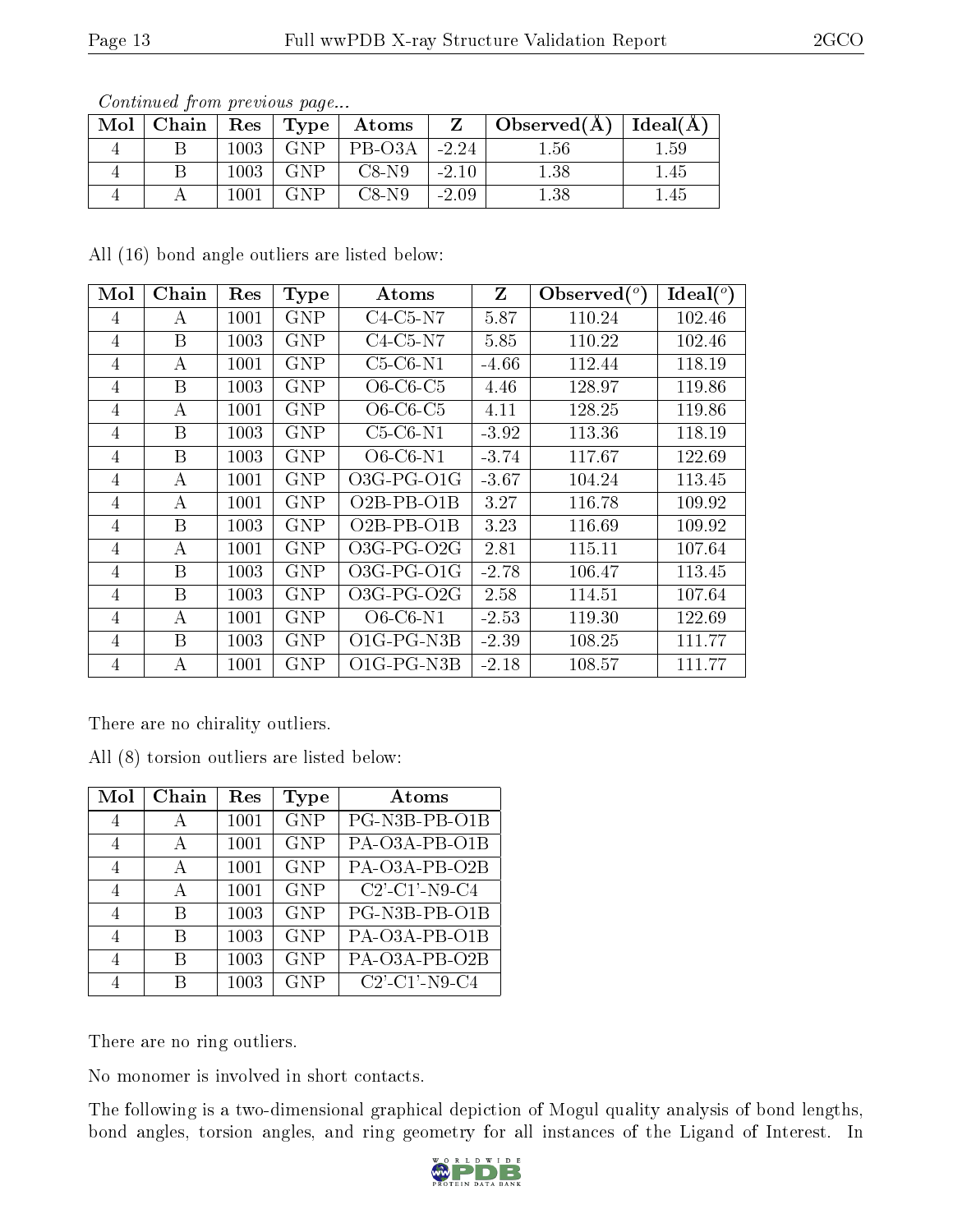addition, ligands with molecular weight > 250 and outliers as shown on the validation Tables will also be included. For torsion angles, if less then 5% of the Mogul distribution of torsion angles is within 10 degrees of the torsion angle in question, then that torsion angle is considered an outlier. Any bond that is central to one or more torsion angles identified as an outlier by Mogul will be highlighted in the graph. For rings, the root-mean-square deviation (RMSD) between the ring in question and similar rings identified by Mogul is calculated over all ring torsion angles. If the average RMSD is greater than 60 degrees and the minimal RMSD between the ring in question and any Mogul-identied rings is also greater than 60 degrees, then that ring is considered an outlier. The outliers are highlighted in purple. The color gray indicates Mogul did not find sufficient equivalents in the CSD to analyse the geometry.



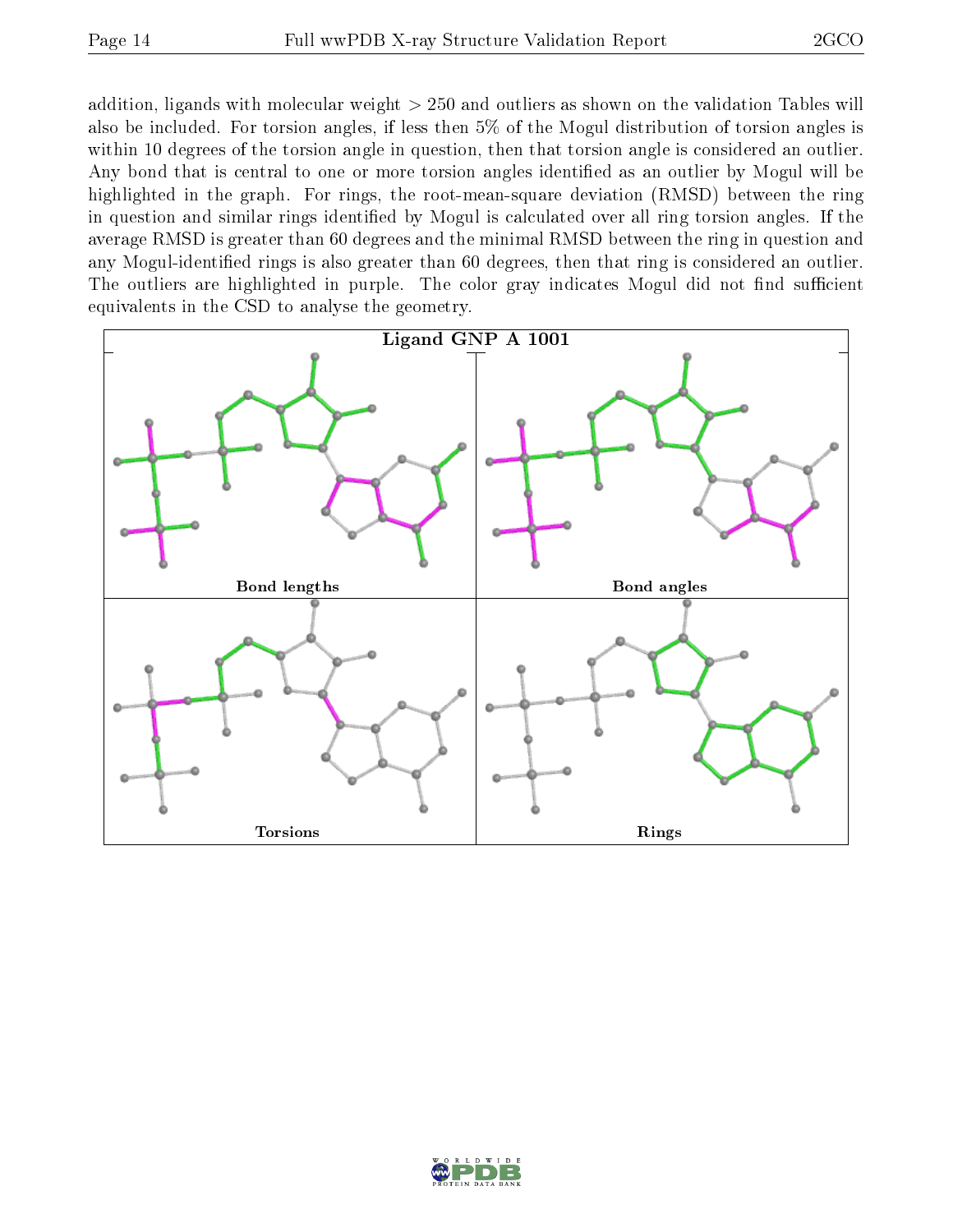

## 5.7 [O](https://www.wwpdb.org/validation/2017/XrayValidationReportHelp#nonstandard_residues_and_ligands)ther polymers (i)

There are no such residues in this entry.

## 5.8 Polymer linkage issues (i)

There are no chain breaks in this entry.

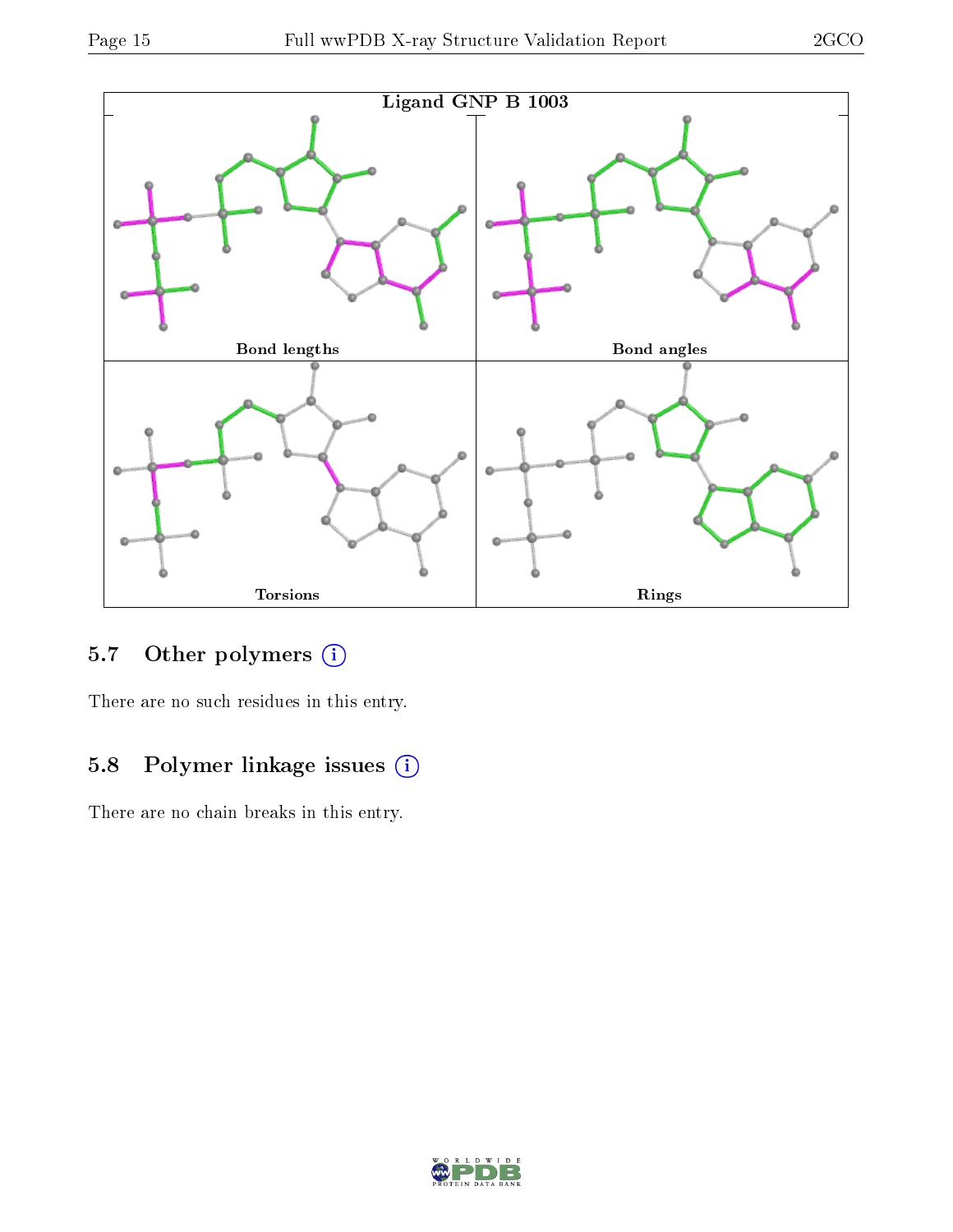# 6 Fit of model and data  $(i)$

## 6.1 Protein, DNA and RNA chains  $(i)$

In the following table, the column labelled  $#RSRZ> 2'$  contains the number (and percentage) of RSRZ outliers, followed by percent RSRZ outliers for the chain as percentile scores relative to all X-ray entries and entries of similar resolution. The OWAB column contains the minimum, median,  $95<sup>th</sup>$  percentile and maximum values of the occupancy-weighted average B-factor per residue. The column labelled ' $Q< 0.9$ ' lists the number of (and percentage) of residues with an average occupancy less than 0.9.

| Mol | Chain | Analysed        | ${ <\hspace{-1.5pt}{\mathrm{RSRZ}} \hspace{-1.5pt}>}$ | $\#\text{RSRZ}\text{>2}$ |    | $OWAB(A^2)$ | Q <sub>0.9</sub> |            |
|-----|-------|-----------------|-------------------------------------------------------|--------------------------|----|-------------|------------------|------------|
|     |       | $187/201(93\%)$ | 0.11                                                  | $12(6\%)$                | 19 | 18          | 7, 11, 21, 30    | $20(10\%)$ |
|     |       | $182/201(90\%)$ | 0.13                                                  | $13(7\%)$                | 16 | 14          | 8, 12, 24, 28    | 13 $(7%)$  |
| All | All   | $369/402(91\%)$ | 0.12                                                  | 25(6%)                   | 17 | $\vert$ 15  | 7, 11, 23, 30    | 33 (8%)    |

All (25) RSRZ outliers are listed below:

| Mol            | Chain                   | Res             | Type                      | <b>RSRZ</b>      |
|----------------|-------------------------|-----------------|---------------------------|------------------|
| $\mathbf{1}$   | $\overline{\rm A}$      | 33              | VAL                       | 8.0              |
| $\overline{2}$ | $\, {\bf B}$            | 35              | <b>VAL</b>                | $5.9\,$          |
| $\overline{2}$ | $\overline{\mathrm{B}}$ | 37              | <b>THR</b>                | $\overline{5.6}$ |
| $\overline{1}$ | $\overline{\rm A}$      | $\overline{2}$  | ALA                       | 4.9              |
| $\overline{1}$ | $\overline{\rm A}$      | 34              | <b>TYR</b>                | $4.\overline{6}$ |
| $\overline{2}$ | $\overline{\mathrm{B}}$ | 28              | <b>ASP</b>                | 4.6              |
| $\overline{1}$ | $\overline{\rm A}$      | $-12$           | <b>HIS</b>                | 4.1              |
| $\overline{2}$ | $\overline{\mathbf{B}}$ | 40              | GLU                       | $4.\overline{0}$ |
| $\overline{2}$ | $\overline{\mathrm{B}}$ | $\overline{31}$ | PRO                       | 3.7              |
| $\overline{1}$ | $\overline{\rm A}$      | $66\,$          | <b>TYR</b>                | $\overline{3.6}$ |
| $\overline{2}$ | $\overline{\mathrm{B}}$ | $-4$            | PRO                       | 3.5              |
| $\overline{1}$ | $\overline{A}$          | $\overline{68}$ | $\overline{\rm{ARG}}$     | $\overline{3.3}$ |
| $\overline{1}$ | $\overline{\rm A}$      | $-4$            | PRO                       | 3.2              |
| $\overline{2}$ | $\overline{\mathrm{B}}$ | $66\,$          | <b>TYR</b>                | $\!3.2\!$        |
| $\overline{1}$ | $\overline{A}$          | $-7$            | $\overline{\text{GLY}}$   | $\overline{2.9}$ |
| $\mathbf{1}$   | $\overline{\rm A}$      | $\overline{3}$  | $\overline{\text{ALA}}$   | $2.9\,$          |
| $\overline{1}$ | $\overline{\rm A}$      | $\overline{32}$ | $\overline{\mathrm{GLU}}$ | $\overline{2.9}$ |
| $\overline{2}$ | $\boldsymbol{B}$        | 42              | TYR                       | $2.6\,$          |
| $\frac{2}{1}$  | $\boldsymbol{B}$        | 41              | $\overline{ASN}$          | $2.5\,$          |
|                | $\overline{\rm A}$      | $6\overline{5}$ | $\overline{\text{ASP}}$   | 2.4              |
| $\overline{2}$ | $\overline{B}$          | 30              | PHE                       | 2.3              |
| $\overline{2}$ | $\boldsymbol{B}$        | 39              | PHE                       | $2.\overline{2}$ |
| $\overline{1}$ | $\overline{\rm A}$      | 123             | <b>GLN</b>                | $2.\overline{2}$ |
| $\overline{2}$ | B                       | 68              | $\rm{\overline{A}RG}$     | 2.1              |

Continued on next page...

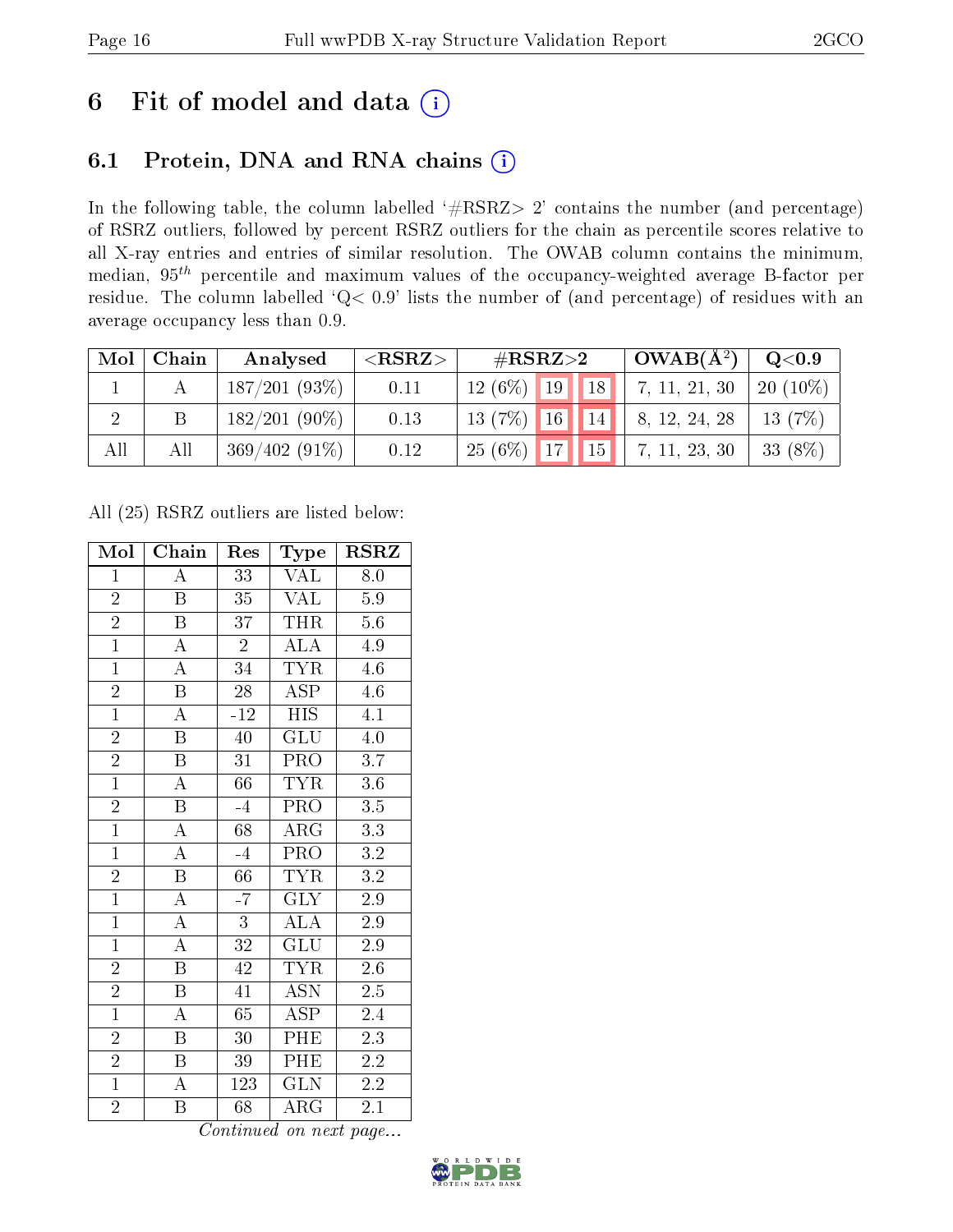Continued from previous page...

| $Mol$   Chain   Res   Type   RSRZ |  |  |
|-----------------------------------|--|--|
|                                   |  |  |

### 6.2 Non-standard residues in protein, DNA, RNA chains (i)

In the following table, the Atoms column lists the number of modelled atoms in the group and the number defined in the chemical component dictionary. The B-factors column lists the minimum, median,  $95<sup>th</sup>$  percentile and maximum values of B factors of atoms in the group. The column labelled  $Q< 0.9$  lists the number of atoms with occupancy less than 0.9.

|  |  |      |      | $\mid$ Mol $\mid$ Type $\mid$ Chain $\mid$ Res $\mid$ Atoms $\mid$ RSCC $\mid$ RSR $\mid$ B-factors(A <sup>2</sup> ) $\mid$ Q<0.9 |  |
|--|--|------|------|-----------------------------------------------------------------------------------------------------------------------------------|--|
|  |  | 0.96 | 0.08 | 10.11.15.21                                                                                                                       |  |

#### 6.3 Carbohydrates (i)

There are no carbohydrates in this entry.

### 6.4 Ligands  $(i)$

In the following table, the Atoms column lists the number of modelled atoms in the group and the number defined in the chemical component dictionary. The B-factors column lists the minimum, median,  $95<sup>th</sup>$  percentile and maximum values of B factors of atoms in the group. The column labelled  $Q < 0.9$ ' lists the number of atoms with occupancy less than 0.9.

| Mol | Type       | Chain | Res      | Atoms | $\bf RSCC$ |      | $\mid$ RSR $\mid$ B-factors( $A^2$ ) | Q <sub>0.9</sub> |
|-----|------------|-------|----------|-------|------------|------|--------------------------------------|------------------|
|     | <b>GNP</b> |       | $1001\,$ | 32/32 | 0.97       | 0.08 | 9, 11, 16, 16                        |                  |
|     | <b>GNP</b> |       | 1003     | 32/32 | 0.98       | 0.08 | 10, 12, 15, 17                       |                  |
|     | МG         |       | 1004     |       | 0.99       | 0.06 | 11, 11, 11, 11                       |                  |
|     | МG         |       | 002      |       | $1.00\,$   | 0.03 | 10, 10, 10, 10                       |                  |

The following is a graphical depiction of the model fit to experimental electron density of all instances of the Ligand of Interest. In addition, ligands with molecular weight  $> 250$  and outliers as shown on the geometry validation Tables will also be included. Each fit is shown from different orientation to approximate a three-dimensional view.

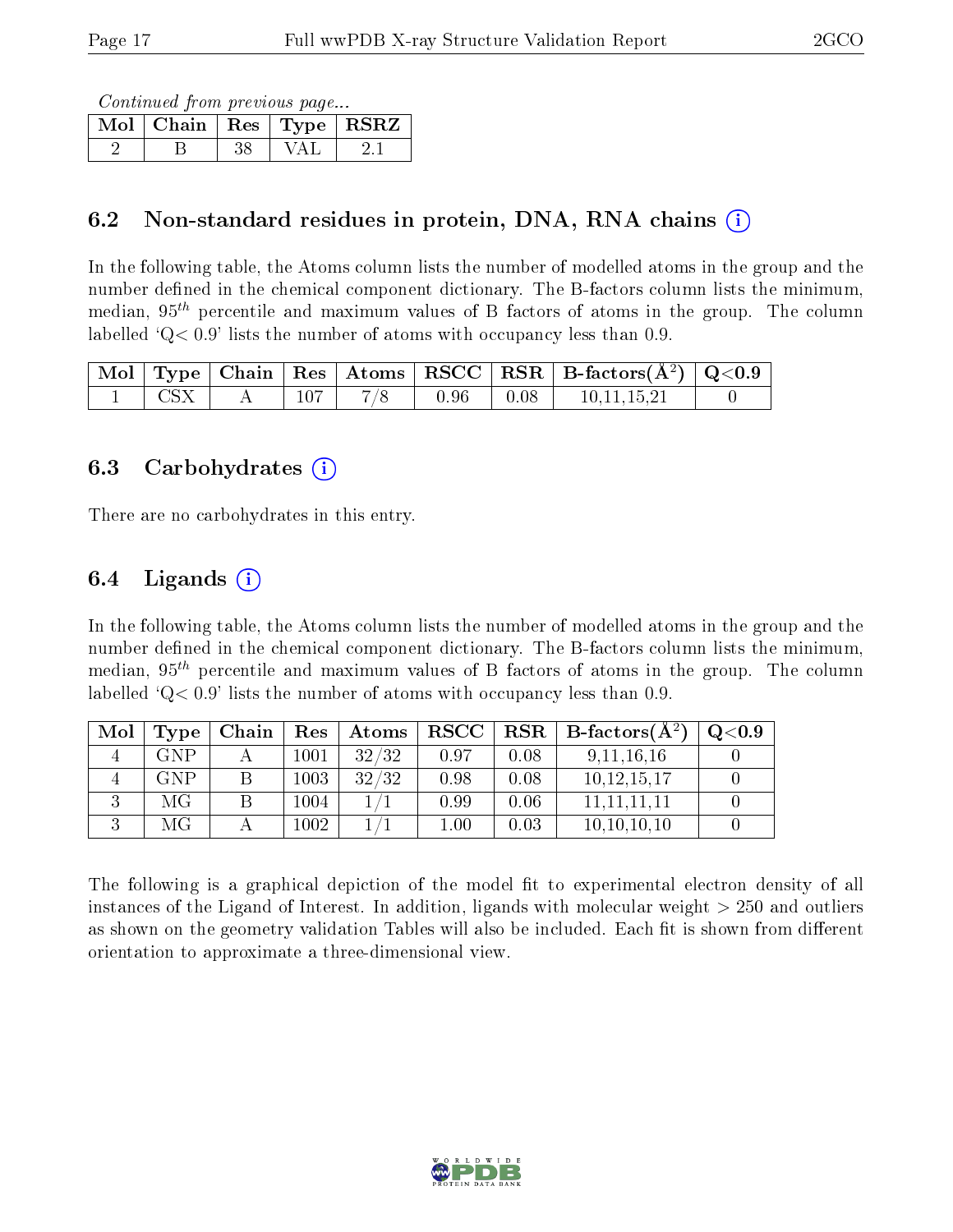